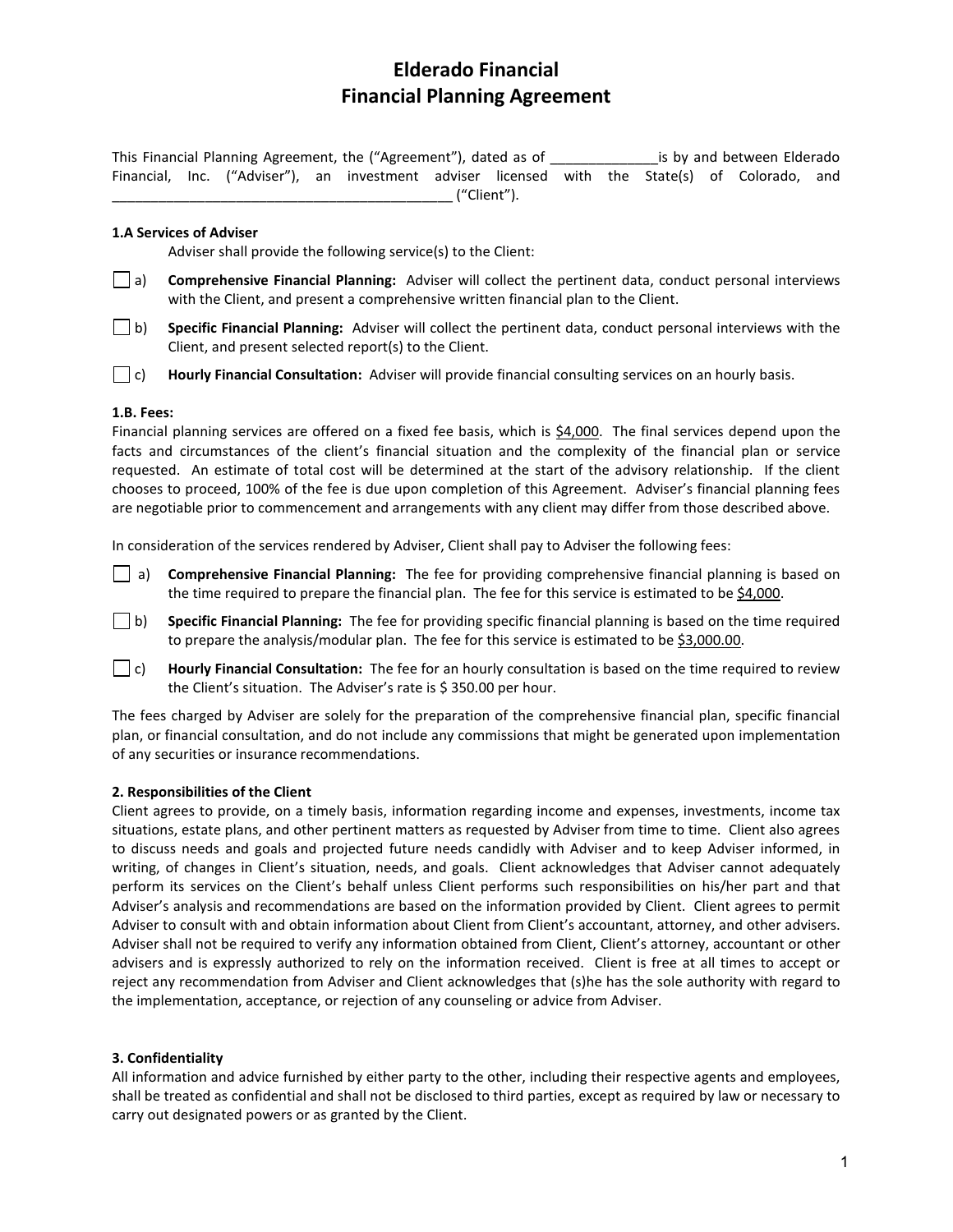## **4. Basis of Advice**

Client acknowledges that Adviser obtains information from a wide variety of publicly available sources and that Adviser has no sources, and does not claim to have sources, of inside or private information. The recommendations developed by Adviser are based upon the professional judgment of Adviser and its individual professional counselors and neither Adviser nor its individual counselors can guarantee the results of any of their recommendations. Client at all times may elect unilaterally to follow or ignore completely or in part any information, recommendation or counsel given by Adviser under this Agreement.

## **5. Implementation**

The Client is free to obtain legal, accounting, and brokerage services from any professional source to implement the recommendations of Adviser. Client will retain absolute discretion over all investment and implementation of any recommendations.

## **6. Legal and Accounting Services**

It is understood and agreed that Adviser and its employees are not qualified to and will not render any legal or accounting advice nor prepare any legal or accounting documents for the implementation of Client's financial and investment plan. Client agrees that his/her personal attorney and/or accountant solely shall be responsible for the rendering and/or preparation of the following: (i) all legal and accounting advice; (ii) all legal and accounting opinions and determinations; (iii) all legal and accounting documents.

# **7.A Term**

The term of this agreement shall be as follows:

Fee due upon completion of financial plan.

## **7.B. Termination**

This Agreement may not be modified or amended except in writing and signed by both Adviser and Client. Adviser or Client may terminate the Agreement within three days (3) of the date of acceptance without penalty to the client. Thereafter Client will incur a pro rata charge for bona fide advisory services actually rendered prior to such termination. After the five-day period, either party may terminate the Agreement by providing written notice to the other party. Upon termination, any prepaid fees will be pro rated to the date of termination and any *unearned* portion thereof will be refunded to Client.

#### 8. **Acknowledgment of Disclosure Statement**

\_\_\_\_\_\_ Client hereby acknowledges receipt of a copy of Part II of Adviser's Form ADV and understands that he/she has the right to terminate this Agreement for advisory services without penalty, within three business days after execution of this Agreement.

#### **9. Assignment of Agreement**

\_\_\_\_\_\_\_\_\_\_\_\_\_\_\_\_\_\_\_\_\_\_\_\_\_\_\_\_\_\_

\_\_\_\_\_\_\_\_\_\_\_\_\_\_\_\_\_\_\_\_\_\_\_\_\_\_\_\_\_\_

\_\_\_\_\_\_\_\_\_\_\_\_\_\_\_\_\_\_\_\_\_\_\_\_\_\_\_\_\_\_

No assignment, as that term is defined in the Investment Advisers Act, of this Agreement shall be made by Adviser without the written consent of Client.

#### **10. Notices**

Notices to Adviser must be in writing, and shall be sent to Adviser Address.

All notices or communications to the Client will be sent to:

or such other name or address as may be given in writing to the other party. All notices hereunder shall be sufficient if delivered by facsimile, overnight mail or by hand. Any notice shall be deemed delivered only upon actual receipt.